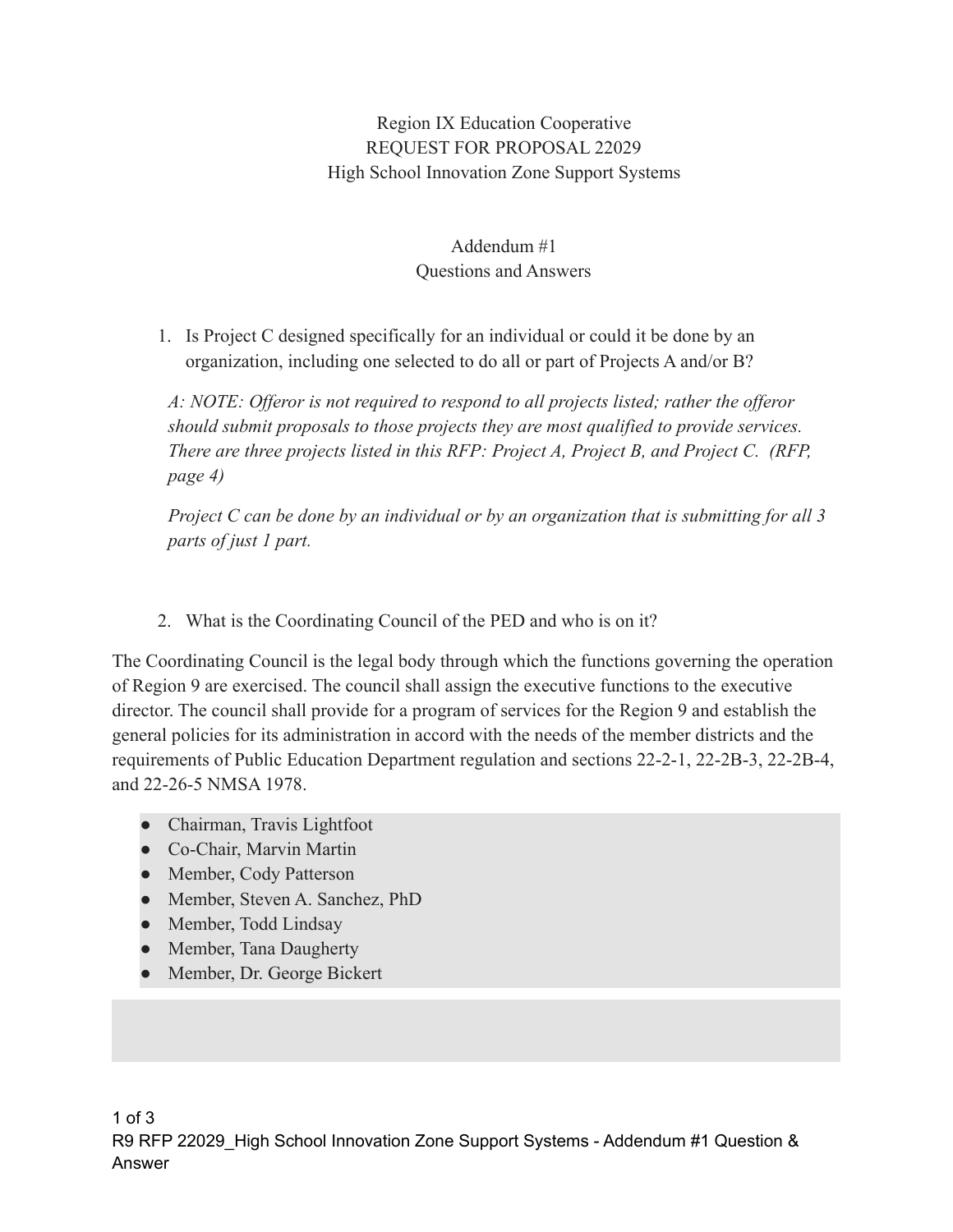3. How much funding will PED allocate to the 12 Innovation Zone sites and how much will be allocated for Projects A, B and C?

A: This is to be determined, based on the offer(s) submitted budget.

4. Will the 12 Innovation Zones be selected and funded directly by PED or through the vendor?

A: The Innovation Zones will be identified by PED via: [Innovation-Zone-RfA-FINAL.pdf](https://webnew.ped.state.nm.us/wp-content/uploads/2022/05/Innovation-Zone-RfA-FINAL.pdf) [\(state.nm.us\)](https://webnew.ped.state.nm.us/wp-content/uploads/2022/05/Innovation-Zone-RfA-FINAL.pdf)

5. What parameters will schools be given to use the funds, given the supports named in Project A?

A: Please refer to the [Innovation-Zone-RfA-FINAL.pdf](https://webnew.ped.state.nm.us/wp-content/uploads/2022/05/Innovation-Zone-RfA-FINAL.pdf) (state.nm.us). Applicants must submit a budget based on expected award range.

6. Should subcontractors be included in the staff and offeror qualifications, listed on page 27?

A: Yes

7. On page 4 of the RFP, it states that "PDE will identify 12 local education agencies (LEAs) as high school transformation zones." Have LEAs been identified, and if so, can their names be shared? If not but some information is known, is it possible to know if the LEAs are all located in the same region of the state or scattered throughout the state?

A: This is to be determined. Currently, PED has posted an application process. Please see response to Q 4.

8. Per References instructions on page 27: Given the demands of the end of the school year and our respect for the time of our partner districts, would it be possible to identify recommenders (name, address, email, phone, description of partnership, etc.) in our proposal and submit letters corroborating our ability to support this work upon reward and/or selection as a finalist?

A: Yes, but preference may be given to complete submission meeting the deadline.

9. Per the outline of Project A on pages 4-6: We are working with a set of assumptions about Project A: